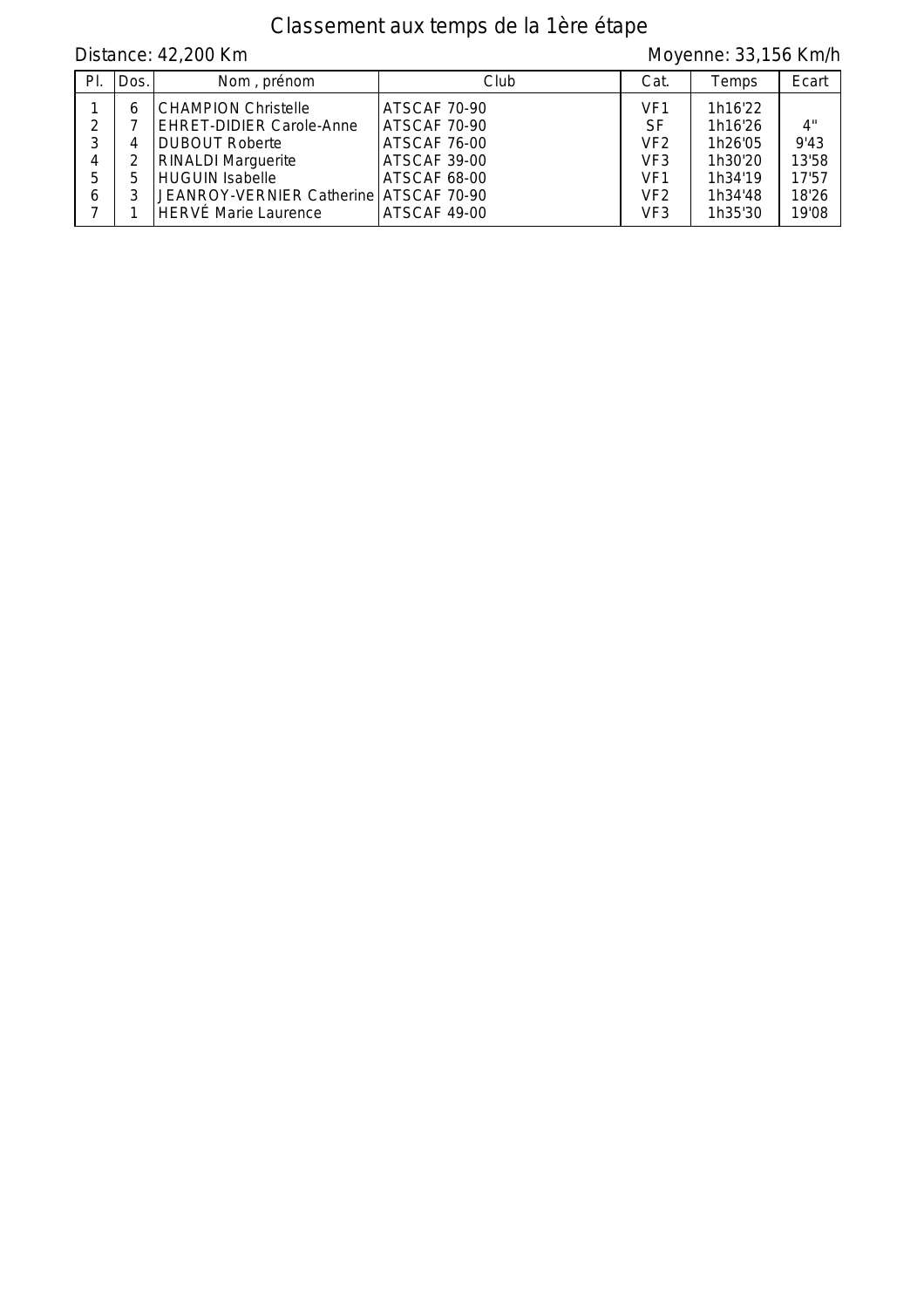# Classement aux temps de la 1ère étape

Distance: 67,500 Km

| PI.            | Dos. | Nom, prénom                 | Club         | Cat.           | Temps   | Ecart |
|----------------|------|-----------------------------|--------------|----------------|---------|-------|
| 1              | 51   | <b>FERY Loïc</b>            | ATSCAF 39-00 | <b>SH</b>      | 1h48'25 |       |
| $\overline{2}$ | 49   | CABAUD Benjamin             | ATSCAF 25-00 | <b>SH</b>      | 1h48'30 | 5"    |
| 3              | 50   | DROZ-VINCENT Jean Baptiste  | ATSCAF 39-00 | <b>SH</b>      | 1h48'30 | 5"    |
| 4              | 26   | <b>DESPEIGNES Patrick</b>   | ATSCAF 49-00 | V <sub>2</sub> | 1h48'30 | 5"    |
| 5              | 39   | <b>GALTIE Sébastien</b>     | ATSCAF 03-00 | V <sub>1</sub> | 1h48'34 | 9"    |
| 6              | 36   | QUEILLE Jean Louis          | ATSCAF 81-00 | V <sub>2</sub> | 1h48'34 | 9"    |
| 7              | 43   | <b>DUSART Arnaud</b>        | ATSCAF 62-01 | V <sub>1</sub> | 1h48'34 | 9"    |
| 8              | 41   | <b>SAPIN Nicolas</b>        | ATSCAF 13-00 | V <sub>1</sub> | 1h48'50 | 25"   |
| 9              | 52   | <b>PECCATTE Florent</b>     | ATSCAF 39-00 | <b>SH</b>      | 1h48'53 | 28"   |
| 10             | 40   | <b>MOUGIN Arnaud</b>        | ATSCAF 12-00 | V <sub>1</sub> | 1h48'54 | 29"   |
| 11             | 28   | <b>WELVAERT Richard</b>     | ATSCAF 62-01 | V <sub>2</sub> | 1h54'47 | 6'22  |
| 12             | 53   | PARIS Jean                  | ATSCAF 68-00 | <b>SH</b>      | 1h54'52 | 6'27  |
| 13             | 45   | <b>GEHIN Mickaël</b>        | ATSCAF 68-00 | V1             | 1h54'54 | 6'29  |
| 14             | 31   | <b>PECRIAUX Eric</b>        | ATSCAF 69-00 | V <sub>2</sub> | 1h54'54 | 6'29  |
| 15             | 42   | MOVSESSIAN Sébastien        | ATSCAF 49-00 | V <sub>1</sub> | 2h01'26 | 13'01 |
| 16             | 30   | <b>GERMAIN Jean Paul</b>    | ATSCAF 68-00 | V <sub>2</sub> | 2h02'10 | 13'45 |
| 17             | 29   | <b>BAHLINGER Daniel</b>     | ATSCAF 68-00 | V <sub>2</sub> | 2h02'10 | 13'45 |
| 18             | 48   | MILLEREAU Emmanuel          | ATSCAF 25-00 | <b>SH</b>      | 2h03'31 | 15'06 |
| 19             | 37   | FAYE Jean Philippe          | ATSCAF 87-00 | V <sub>2</sub> | 2h04'31 | 16'06 |
| 20             | 55   | <b>CAMBIAIRE Amans</b>      | ATSCAF 87-00 | <b>SH</b>      | 2h04'31 | 16'06 |
| 21             | 19   | <b>GAILLAN Jacques</b>      | ATSCAF 69-00 | V <sub>3</sub> | 2h04'31 | 16'06 |
| 22             | 21   | <b>HUVETEAU Sébastien</b>   | ATSCAF 87-00 | V <sub>2</sub> | 2h04'31 | 16'06 |
| 23             | 46   | <b>CONAN Yannick</b>        | ATSCAF 87-00 | V <sub>1</sub> | 2h04'31 | 16'06 |
| 24             | 15   | PROST Jean Paul             | ATSCAF 25-00 | V <sub>3</sub> | 2h04'31 | 16'06 |
| 25             | 22   | <b>ROUZIER Bertrand</b>     | ATSCAF 37-00 | V <sub>2</sub> | 2h04'31 | 16'06 |
| 26             | 54   | <b>EHRET Nicolas</b>        | ATSCAF 70-90 | <b>SH</b>      | 2h04'31 | 16'06 |
| 27             | 13   | CLERGEOT Jean P             | ATSCAF 37-00 | V <sub>3</sub> | 2h04'31 | 16'06 |
| 28             | 47   | <b>DEFRANOUX Loïc</b>       | ATSCAF 88-00 | V1             | 2h04'45 | 16'20 |
| 29             | 34   | <b>GUILLAUME Denis</b>      | ATSCAF 70-90 | V <sub>2</sub> | 2h04'48 | 16'23 |
| 30             | 12   | <b>BAUDET Patrice</b>       | ATSCAF 01-00 | V <sub>3</sub> | 2h04'50 | 16'25 |
| 31             | 18   | <b>COUET Jean Pierre</b>    | ATSCAF 49-00 | V <sub>3</sub> | 2h06'09 | 17'44 |
| 32             | 44   | VANDEVOORDE Alain           | ATSCAF 62-01 | V <sub>1</sub> | 2h06'10 | 17'45 |
| 33             | 14   | <b>DAUTREY Patrick</b>      | ATSCAF 21-00 | V <sub>3</sub> | 2h06'14 | 17'49 |
| 34             | 35   | <b>LEVILLAIN Christophe</b> | ATSCAF 76-00 | V <sub>2</sub> | 2h17'56 | 29'31 |
| 35             | 9    | <b>METENIER Armand</b>      | ATSCAF 03-00 | V <sub>4</sub> | 2h17'56 | 29'31 |
| 36             | 27   | <b>DEMIRDJIAN Arsène</b>    | ATSCAF 62-01 | V <sub>2</sub> | 2h18'07 | 29'42 |
| 37             | 8    | <b>REMY Jacky</b>           | ATSCAF 02-00 | V <sub>4</sub> | 2h18'53 | 30'28 |
| 38             | 24   | <b>VERPEAUX Jean</b>        | ATSCAF 21-00 | V <sub>2</sub> | 2h18'55 | 30'30 |
| 39             | 11   | MANGEL Gilbert              | ATSCAF 88-00 | V <sub>4</sub> | 2h19'24 | 30'59 |
| 40             | 17   | <b>MAROL Patrick</b>        | ATSCAF 49-00 | V <sub>3</sub> | 2h22'42 | 34'17 |
| 41             | 16   | <b>RIBET Philippe</b>       | ATSCAF 49-00 | V <sub>3</sub> | 2h23'32 | 35'07 |
| 42             | 38   | <b>DUPRE Bruno</b>          | ATSCAF 87-00 | V <sub>2</sub> | 2h25'36 | 37'11 |
| 43             | 25   | <b>LEPRINCE Hervé</b>       | ATSCAF 27-00 | V <sub>2</sub> | 2h25'54 | 37'29 |
| 44             | 33   | <b>BONGEOT Frédéric</b>     | ATSCAF 70-90 | V <sub>2</sub> | 2h43'01 | 54'36 |
| 45             | 32   | <b>ASTIER Marc</b>          | ATSCAF 70-90 | V <sub>2</sub> | 2h44'01 | 55'36 |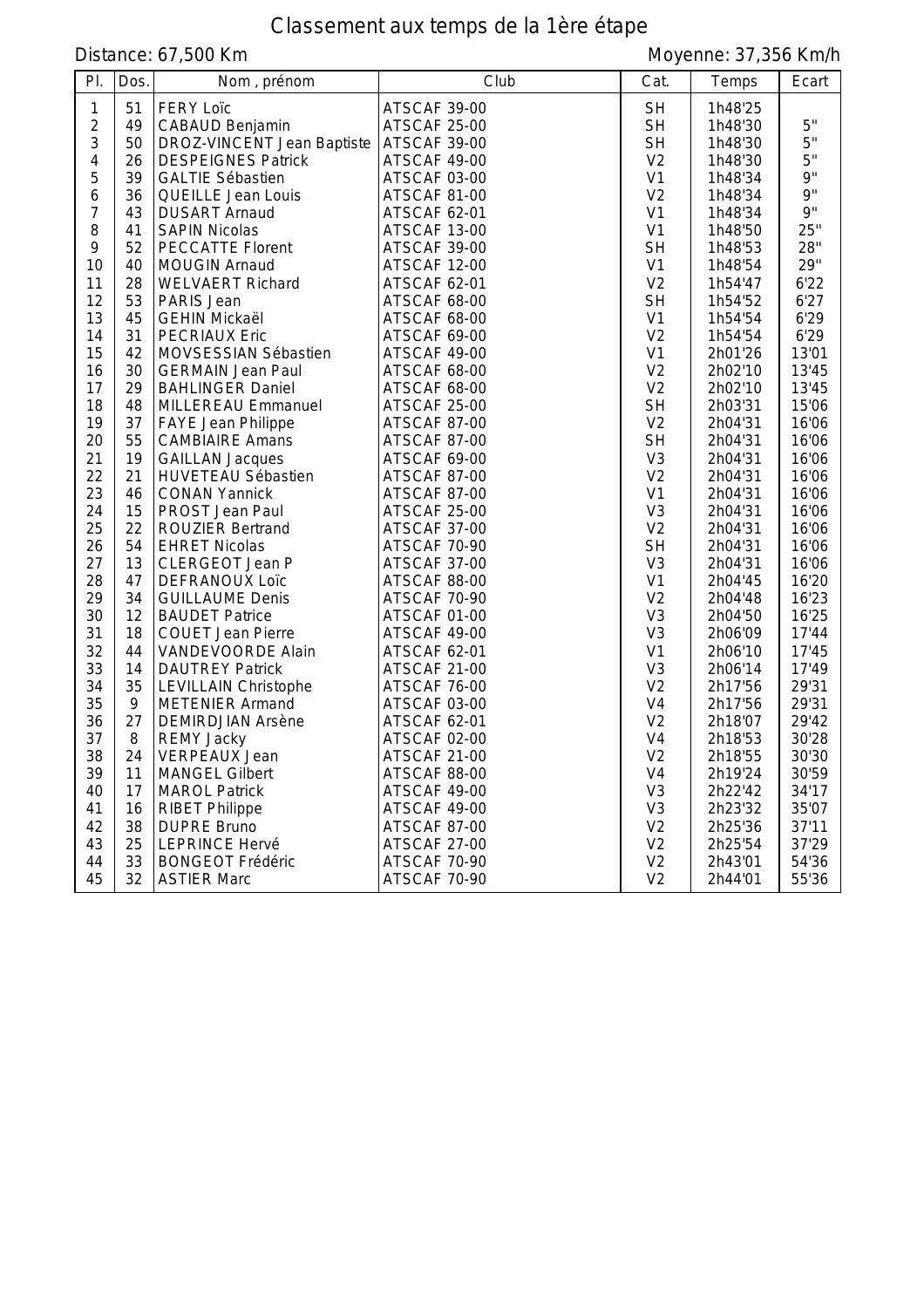# Classement aux temps de la 2ème étape Dames

| Distance: 5,600 Km |      |                                             |                              |                                    | Moyenne: 12,751 Km/h |              |  |
|--------------------|------|---------------------------------------------|------------------------------|------------------------------------|----------------------|--------------|--|
| PL                 | Dos. | Nom, prénom                                 | Club                         | Cat.                               | Temps                | Ecart        |  |
|                    |      | <b>EHRET-DIDIER Carole-Anne</b>             | ATSCAF 70-90                 | SF                                 | 26'21"02             |              |  |
| 2                  | 6    | <b>CHAMPION Christelle</b>                  | ATSCAF 70-90                 | VF <sub>1</sub><br>VF <sub>3</sub> | 29'10"57<br>31'36"73 | 2'49<br>5'15 |  |
| 3<br>4             | 4    | <b>RINALDI Marguerite</b><br>DUBOUT Roberte | ATSCAF 39-00<br>ATSCAF 76-00 | VF <sub>2</sub>                    | 34'57"74             | 8'36         |  |
| 5                  |      | JEANROY-VERNIER Catherine   ATSCAF 70-90    |                              | VF <sub>2</sub>                    | 38'20"48             | 11'59        |  |
| 6                  | 5.   | HUGUIN Isabelle                             | ATSCAF 68-00                 | VF <sub>1</sub>                    | 38'20"59             | 11'59        |  |
|                    |      | HERVÉ Marie Laurence                        | ATSCAF 49-00                 | VF3                                | 49'47"08             | 23'26        |  |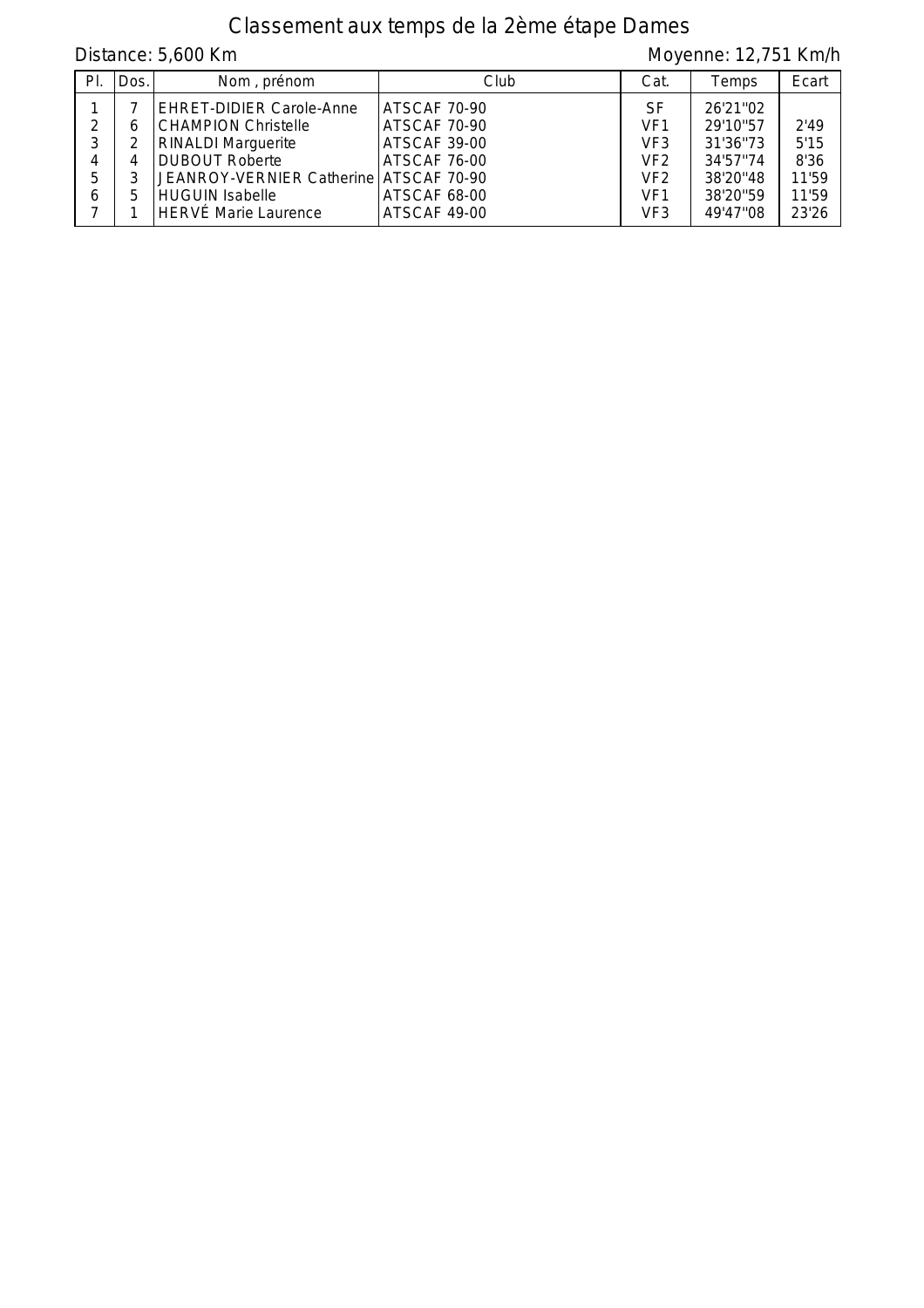# Classement aux temps de la 2ème étape Cat. Hommes

Distance: 5,600 Km

| PI.            | Dos. | Nom, prénom                 | Club         | Cat.           | Temps | Ecart |
|----------------|------|-----------------------------|--------------|----------------|-------|-------|
| $\mathbf{1}$   | 50   | DROZ-VINCENT Jean Baptiste  | ATSCAF 39-00 | <b>SH</b>      | 19'24 |       |
| $\overline{2}$ | 39   | <b>GALTIE Sébastien</b>     | ATSCAF 03-00 | V <sub>1</sub> | 20'24 | 1'00  |
| $\sqrt{3}$     | 36   | QUEILLE Jean Louis          | ATSCAF 81-00 | V <sub>2</sub> | 20'45 | 1'21  |
| $\overline{4}$ | 49   | CABAUD Benjamin             | ATSCAF 25-00 | <b>SH</b>      | 21'04 | 1'40  |
| 5              | 43   | <b>DUSART Arnaud</b>        | ATSCAF 62-01 | V <sub>1</sub> | 22'28 | 3'04  |
| 6              | 52   | <b>PECCATTE Florent</b>     | ATSCAF 39-00 | <b>SH</b>      | 22'31 | 3'07  |
| $\overline{7}$ | 45   | <b>GEHIN Mickaël</b>        | ATSCAF 68-00 | V <sub>1</sub> | 22'41 | 3'17  |
| 8              | 26   | <b>DESPEIGNES Patrick</b>   | ATSCAF 49-00 | V <sub>2</sub> | 22'53 | 3'29  |
| 9              | 51   | <b>FERY Loïc</b>            | ATSCAF 39-00 | <b>SH</b>      | 23'19 | 3'55  |
| 10             | 40   | <b>MOUGIN Arnaud</b>        | ATSCAF 12-00 | V <sub>1</sub> | 23'34 | 4'10  |
| 11             | 41   | <b>SAPIN Nicolas</b>        | ATSCAF 13-00 | V <sub>1</sub> | 24'33 | 5'09  |
| 12             | 28   | <b>WELVAERT Richard</b>     | ATSCAF 62-01 | V <sub>2</sub> | 24'41 | 5'17  |
| 13             | 29   | <b>BAHLINGER Daniel</b>     | ATSCAF 68-00 | V <sub>2</sub> | 24'42 | 5'18  |
| 14             | 54   | <b>EHRET Nicolas</b>        | ATSCAF 70-90 | <b>SH</b>      | 24'49 | 5'25  |
| 15             | 53   | PARIS Jean                  | ATSCAF 68-00 | <b>SH</b>      | 25'09 | 5'45  |
| 16             | 42   | MOVSESSIAN Sébastien        | ATSCAF 49-00 | V <sub>1</sub> | 25'30 | 6'06  |
| 17             | 31   | <b>PECRIAUX Eric</b>        | ATSCAF 69-00 | V <sub>2</sub> | 26'00 | 6'36  |
| 18             | 30   | <b>GERMAIN Jean Paul</b>    | ATSCAF 68-00 | V <sub>2</sub> | 26'20 | 6'56  |
| 19             | 22   | <b>ROUZIER Bertrand</b>     | ATSCAF 37-00 | V <sub>2</sub> | 26'35 | 7'11  |
| 20             | 55   | <b>CAMBIAIRE Amans</b>      | ATSCAF 87-00 | <b>SH</b>      | 26'45 | 7'21  |
| 21             | 37   | FAYE Jean Philippe          | ATSCAF 87-00 | V <sub>2</sub> | 28'26 | 9'02  |
| 22             | 47   | <b>DEFRANOUX Loïc</b>       | ATSCAF 88-00 | V <sub>1</sub> | 28'41 | 9'17  |
| 23             | 19   | <b>GAILLAN Jacques</b>      | ATSCAF 69-00 | V <sub>3</sub> | 29'07 | 9'43  |
| 24             | 34   | <b>GUILLAUME Denis</b>      | ATSCAF 70-90 | V <sub>2</sub> | 29'32 | 10'08 |
| 25             | 35   | <b>LEVILLAIN Christophe</b> | ATSCAF 76-00 | V <sub>2</sub> | 29'44 | 10'20 |
| 26             | 12   | <b>BAUDET Patrice</b>       | ATSCAF 01-00 | V <sub>3</sub> | 29'48 | 10'24 |
| 27             | 21   | HUVETEAU Sébastien          | ATSCAF 87-00 | V <sub>2</sub> | 29'53 | 10'29 |
| 28             | 14   | <b>DAUTREY Patrick</b>      | ATSCAF 21-00 | V <sub>3</sub> | 30'02 | 10'38 |
| 29             | 18   | <b>COUET Jean Pierre</b>    | ATSCAF 49-00 | V <sub>3</sub> | 30'27 | 11'03 |
| 30             | 48   | MILLEREAU Emmanuel          | ATSCAF 25-00 | <b>SH</b>      | 30'28 | 11'04 |
| 31             | 46   | <b>CONAN Yannick</b>        | ATSCAF 87-00 | V1             | 30'28 | 11'04 |
| 32             | 27   | <b>DEMIRDJIAN Arsène</b>    | ATSCAF 62-01 | V <sub>2</sub> | 30'31 | 11'07 |
| 33             | 44   | VANDEVOORDE Alain           | ATSCAF 62-01 | V <sub>1</sub> | 31'10 | 11'46 |
| 34             | 16   | <b>RIBET Philippe</b>       | ATSCAF 49-00 | V <sub>3</sub> | 31'10 | 11'46 |
| 35             | 9    | <b>METENIER Armand</b>      | ATSCAF 03-00 | V <sub>4</sub> | 31'17 | 11'53 |
| 36             | 15   | PROST Jean Paul             | ATSCAF 25-00 | V <sub>3</sub> | 32'25 | 13'01 |
| 37             | 10   | <b>MAHE Guy</b>             | ATSCAF 37-00 | V <sub>4</sub> | 33'21 | 13'57 |
| 38             | 13   | CLERGEOT Jean P             | ATSCAF 37-00 | V <sub>3</sub> | 33'25 | 14'01 |
| 39             | 33   | <b>BONGEOT Frédéric</b>     | ATSCAF 70-90 | V <sub>2</sub> | 35'05 | 15'41 |
| 40             | 17   | <b>MAROL Patrick</b>        | ATSCAF 49-00 | V <sub>3</sub> | 35'18 | 15'54 |
| 41             | 11   | <b>MANGEL Gilbert</b>       | ATSCAF 88-00 | V <sub>4</sub> | 35'22 | 15'58 |
| 42             | 25   | <b>LEPRINCE Hervé</b>       | ATSCAF 27-00 | V <sub>2</sub> | 35'35 | 16'11 |
| 43             | 24   | <b>VERPEAUX Jean</b>        | ATSCAF 21-00 | V <sub>2</sub> | 36'14 | 16'50 |
| 44             | 8    | <b>REMY Jacky</b>           | ATSCAF 02-00 | V <sub>4</sub> | 37'56 | 18'32 |
| 45             | 32   | <b>ASTIER Marc</b>          | ATSCAF 70-90 | V <sub>2</sub> | 39'16 | 19'52 |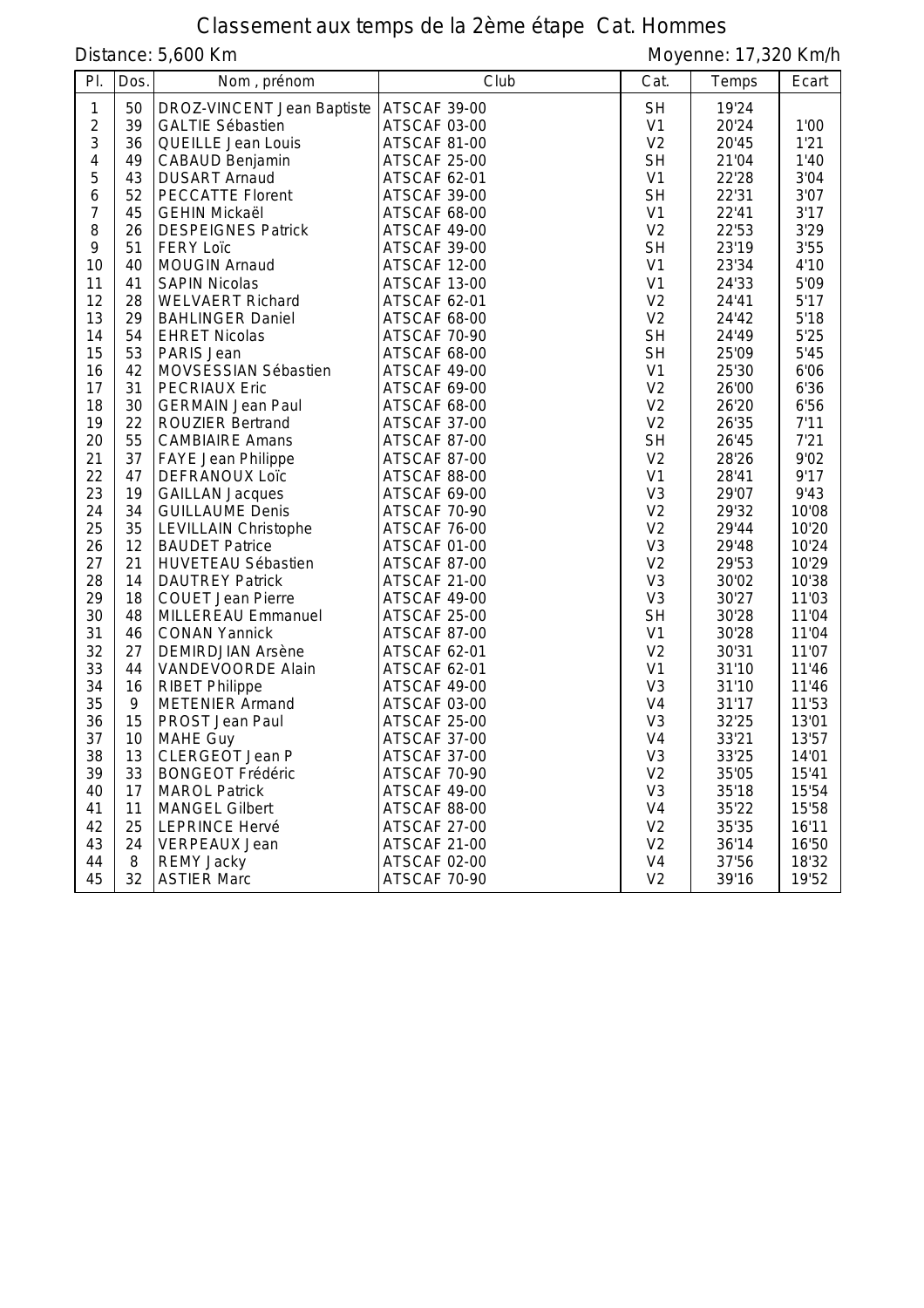## Classement général aux temps après la 2ème étape Dames

Distance totale: 47,800 Km Moyenne générale: 27,921 Km/h

| PI. | Dos. | Nom, prénom                            | Club         | Cat.            | Temps   | Ecart |
|-----|------|----------------------------------------|--------------|-----------------|---------|-------|
|     |      | EHRET-DIDIER Carole-Anne               | ATSCAF 70-90 | SF              | 1h42'47 |       |
| C   | 6    | <b>CHAMPION Christelle</b>             | ATSCAF 70-90 | VF <sub>1</sub> | 1h45'32 | 2'45  |
| 3   | 4    | DUBOUT Roberte                         | ATSCAF 76-00 | VF <sub>2</sub> | 2h01'02 | 18'15 |
| 4   |      | <b>RINALDI</b> Marguerite              | ATSCAF 39-00 | VF <sub>3</sub> | 2h01'56 | 19'09 |
| 5   | 5.   | HUGUIN Isabelle                        | ATSCAF 68-00 | VF <sub>1</sub> | 2h12'39 | 29'52 |
| 6   |      | JEANROY-VERNIER Catherine ATSCAF 70-90 |              | VF <sub>2</sub> | 2h13'08 | 30'21 |
|     |      | HERVÉ Marie Laurence                   | ATSCAF 49-00 | VF <sub>3</sub> | 2h25'17 | 42'30 |